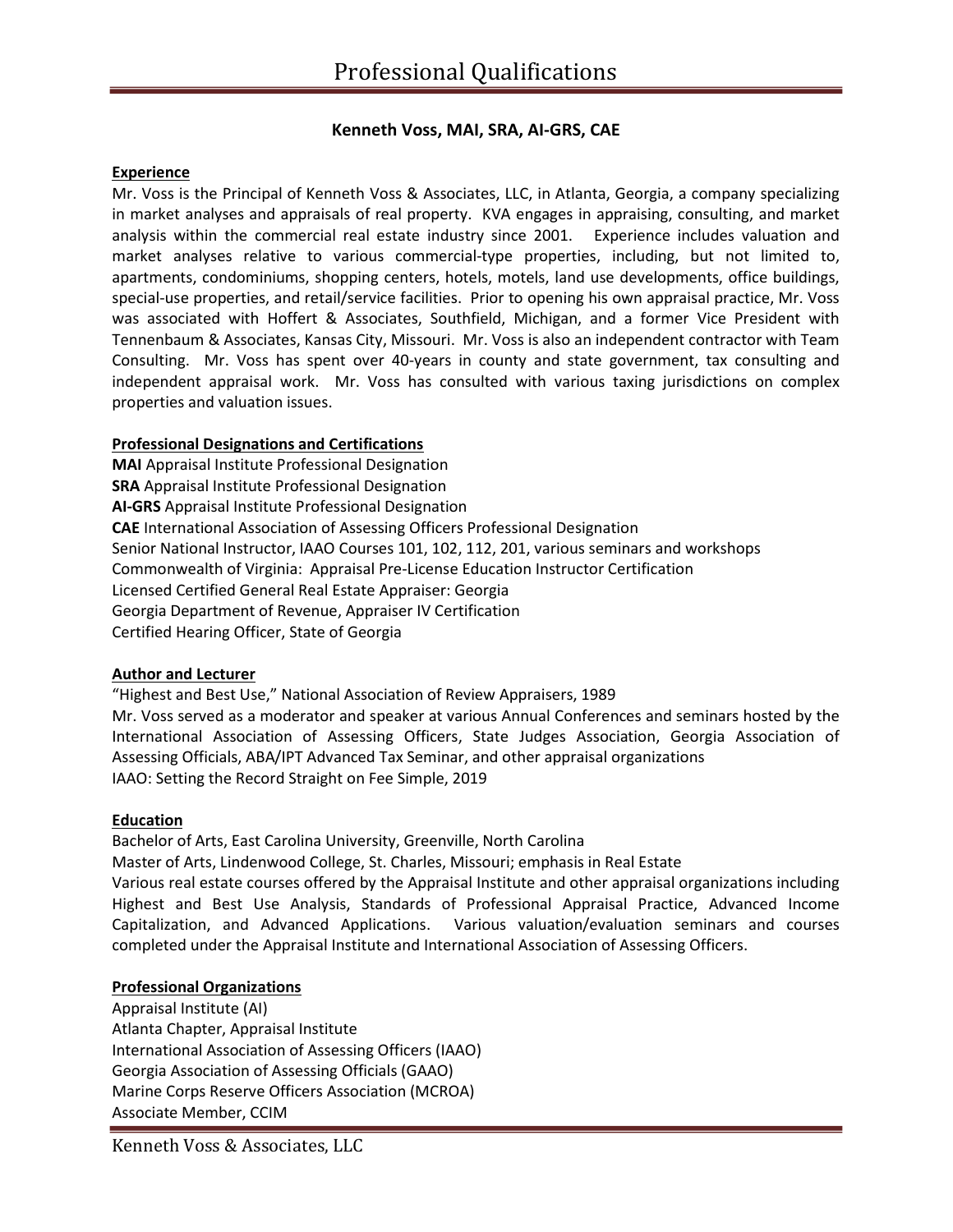## PROPERTY TYPES APPRAISED

| Lodging Facilities:              | Limited Service: Hampton Inn, Holiday Inn Express,<br>Full Service: Hilton, Holiday Inn Crown Plaza, Ritz-Carlton, Marriott<br>Full Service Resorts: Hawaiian Village (Hawaii), Morning Star (USVI)                                                                                                                                  |
|----------------------------------|--------------------------------------------------------------------------------------------------------------------------------------------------------------------------------------------------------------------------------------------------------------------------------------------------------------------------------------|
| Large Industrial Complexes:      | Alcoa Aluminum, Alcoa, Tennessee (1,000,000/SF +)<br>Engelhard Kaolin Plants, Irwin, Georgia (300 improvements)<br>Boeing Aircraft, Mesa, Arizona<br>Hughes Electronics, Mesa, Arizona<br>Honeywell International, Phoenix, Arizona<br>Catepillar, Griffin, Georgia                                                                  |
| <b>Anchor Department Stores:</b> | Dillard's, Atlanta, Georgia<br>Dillard's, Douglasville, Georgia<br>Macy's, Duluth, Georgia<br>Macy's, Clayton, Georgia                                                                                                                                                                                                               |
| <b>Retail Stores:</b>            | <b>CVS</b><br>Eckerd<br>Walmart<br><b>Convenience Stores</b><br><b>Medical Offices</b>                                                                                                                                                                                                                                               |
| Warehouse, Distribution:         | Goodyear, McDonough, Georgia (1,000,000/SF +)<br>Walmart, North and South Carolina<br>Dollar General, Alachua, Florida<br>Mars Candies, Marietta, Georgia                                                                                                                                                                            |
| Land:                            | Subdivision Analysis for development<br>Timber land and large land tracts<br><b>Conservation easements</b><br>Agricultural                                                                                                                                                                                                           |
| Special Use:                     | <b>Ethanol Plants</b><br>Landfills<br>Assisted Living Facilities (LIHTC Section 42 and 515)<br><b>Paper Mills</b><br>Michigan Bell Telephone, Upper Peninsula, Michigan (121 sites)<br>Hospitals<br>Kaolin Clay Mining and Processing Plants<br>Silver Mountain Ski Resort-Mix Use Facility<br>Lake Lanier Island Recreation Complex |
| <b>Uniformity Analysis</b>       | Bexar County, Texas<br>Fulton County, Georgia                                                                                                                                                                                                                                                                                        |